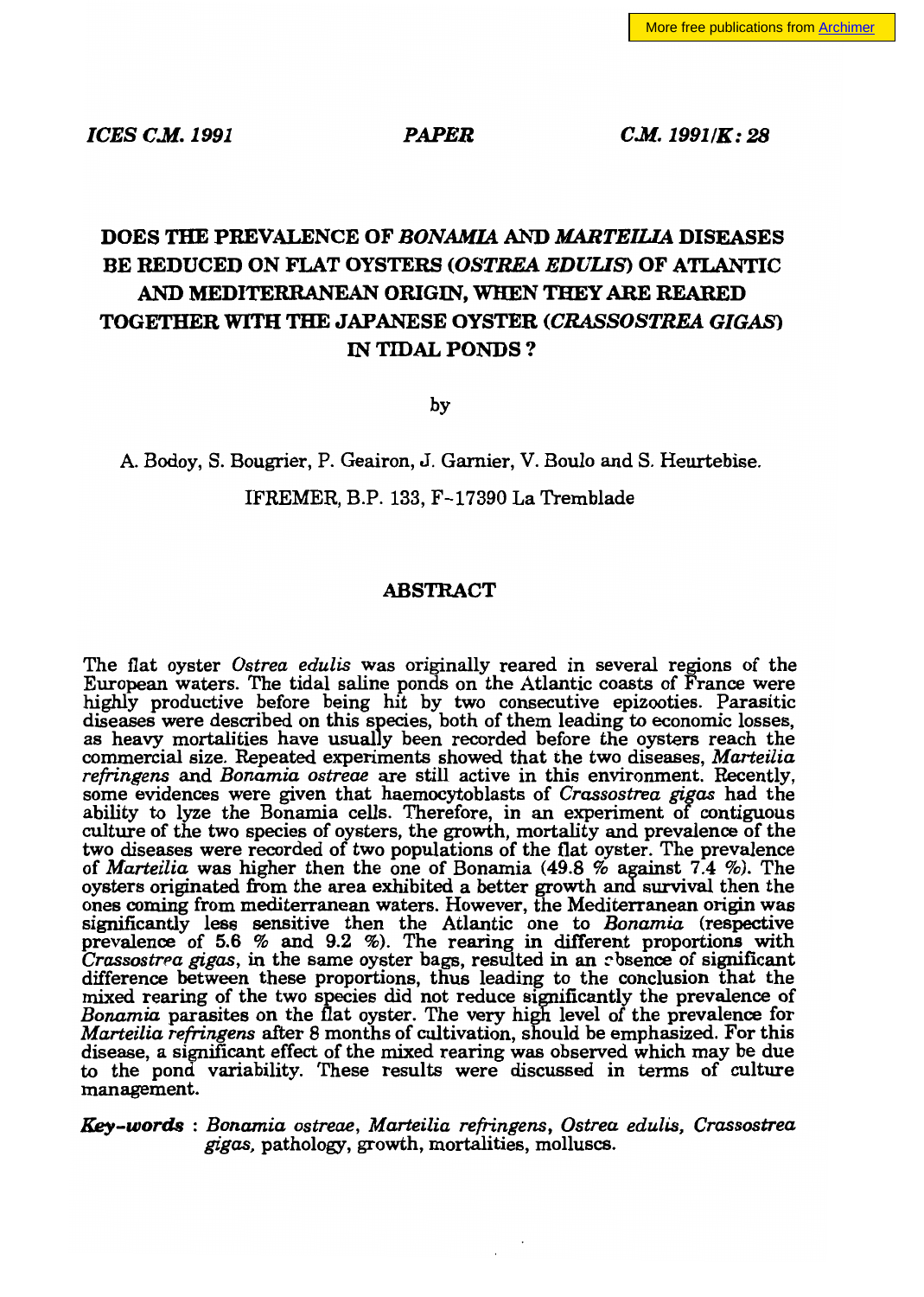## INTRODUCTION

The fiat oyster industry, formerly fiourhising in European countries, has been hit by a parasite, *Bonamia ostreae,* since 1973 (Grizel et al., 1976). This haemocytic parasite (Pichot et al., 1980) spread over the European coasts and then in several parts of the world. While it was signalized once in the Mediterranean sea, these populations of oyster may still be considered as uncontaminated. Along the coasts of Brittanny (France), the economic losses resulting from the impact of the *Bonamia* disease on the local oyster industries have been computed as to equal the damages caused by the wreck of the Amoco Cadiz (Grizel, 1985). However, among the parasites already described on *Ostrea edulis,* another one has also caused significant mortalities, while much reduced. This parasite, *Marteilia refringens* (Comps, 1970) seemed to have lost part of its virulence in this area.

Researches have been conducted on the development of diagnostics tools for the *Bonamia* disease (Grizel et al., 1988 ; Boulo et al., 1989) and on the establishment of cellular lines (Mialhe et al., 1988), in order to propose a model of this epizooty (Mourton et al., 1991). Other efforts are devoted to the genetics, aiming at the obtention of *Bonamia-resistant* strains of fiat oysters (Elston et al., 1987). Practical aspects have concerned the technical rules of cultivation, in order 10 reduce the risks of local propagation and to improve the survival rates and the production. However, it has recently been established that *Bonamia ostreae* had also the ability 10 infect the haemocytoblasts of the Japanese oyster, *Crassostrea gigas,* with the absence of resulting mortalities for this species (Chagot, 1989 ; Chagot et al., in press).

Furthermore, experimental infections of O. *edulis* by known amounts of *B. ostreae* showed that the resultant prevalence was proportional to the quantity of parasites introduced. Then the presence of C. *gigas* together with O. *edulis* may contribute to reduce the number of *B. ostreae* cells which could infect the flat oysters. This might result in reduced prevalences and better survival of the fiat oyster, in field conditions. *M. refringens* may also contaminate C. *gigas,* but until now, it has only been found in the younger oysters (Cahour, 1979). A comparable hypothesis can therefore be proposed, about the infestation of C. *gigas* by *M. refringens* while its mechanism remains unknown. Field experiments on the mixed rearing of O. *edulis* and C. *gigas* were then conducted, in order to test the hypothetic reduction of prevalence by the phagocytosis of *B. ostreae* from haemacytoblasts of C. *gigas.* They were conducted in traditional tidal ponds, near the city of Marennes (Atlantic coasts of France) which was in the past, a weIl known center for the flat oyster production. Two different populations of *Bonamia* -free fiat oysters were tested, one from uncontaminated, natural beds in the Atlantic coasts and the other from the Mediterranean sea. Until recently the last one was protected from any *Bonamia* contamination. Similar experiments have been conducted in an intertidal area, along the coasts of Brittanny (Le Bec et al., 1991), on the impact of *B. Ostreae* on Atlantic O. *edulis,*  reared at different proportions and densities with C. *gigas.* 

## MATERIALS AND METHODS

#### *Facilities and biological materials*

The tidal ponds used in this experiment are very similar to those widely in use for the on-growing and the fattening of oysters in this area (Zanette and Garnier, 1981). These shallow (0.4 m) earth ponds have a surface of  $300 \text{ m}^2$  (fig. 1). They are irrigated from sea waters every Spring Tide, thus providing uniformous rearing conditions. The fiat oysters were dredged on naturel beds, in the Thau lagoon, for the Mediterranean origin and near the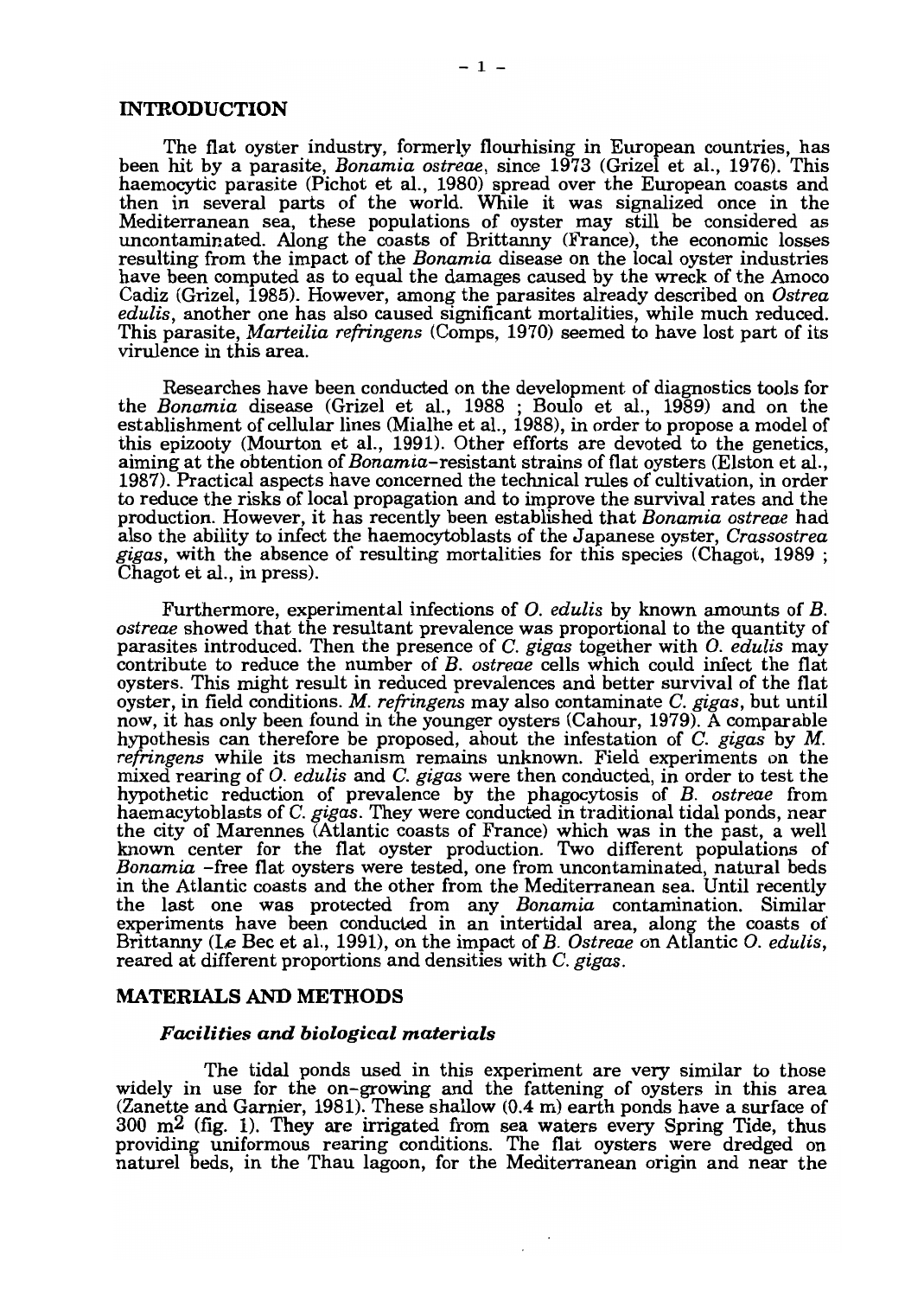Oleron island for the Atlantic origin. Until now, both of these places are *Bonamia-free.* The oysters were sorted to obtain an average size of 30 g and an initial sample was taken to determine the prevalence of *Bonamia* and *Marteilia*  diseases. The initial weight of the japanese oysters used in the experiment was also of 30 g. They were obtained from an oyster farm in the Marennes-Oléron bay.



Figure 1 : Location and scheme of the experimental ponds. The last four ponds (5) to 8) were utilized for the experiment.

#### *Experimental design*

Four different percentages of mixed culture of O. *edulis* with C. *gigas*  were installed : 25 %, 50 %, 75 % and 100 % of O. *edulis.* The fiat oysters were chosen in equal quantities from Atlantic and from Mediterranean populations. Adequate weights of each species and origin of oysters were sowed in the earth bottom of the ponds, so as to reach in every ponds a total biomass of 200  $g/m^2$ . Such biomass would not cause any significant impact on the algal populations and consecutively reduce the growth (Zanette and Garnier, 1981). Each of the four ponds used was then given a value of the four percentages. For easier controls, individually labelled oysters (50 of each species and origin per pond) were installed in racks put on the bottom of the ponds, in order to monitor the growth in live weight and mortality for every condition. Growth was assessed by means of the daily instantaneous growth rate (Askew, 1978) which normalize the variances. Oysters were measured every two months from April 1988 to February 1989 while survival rates were counted every month. Results on the growth of the Japanese oyster were not reported here.

#### *Histological examinations*

They were performed on the two origins for the fiat oysters, in order to determine the prevalences of *Marteilia* and *Bonamia* diseases. Approximately 100 oysters of every modalities (percentage and origine) were dissected, and smears of the digestive gland and of the heart were air-dried. After a fixation with methanol, they were stained with Haemocolor kit (Merck) before light microscopy examination. The data were processed (ANOVA and Chi square tests) with the statistical package STATGRAPHICS.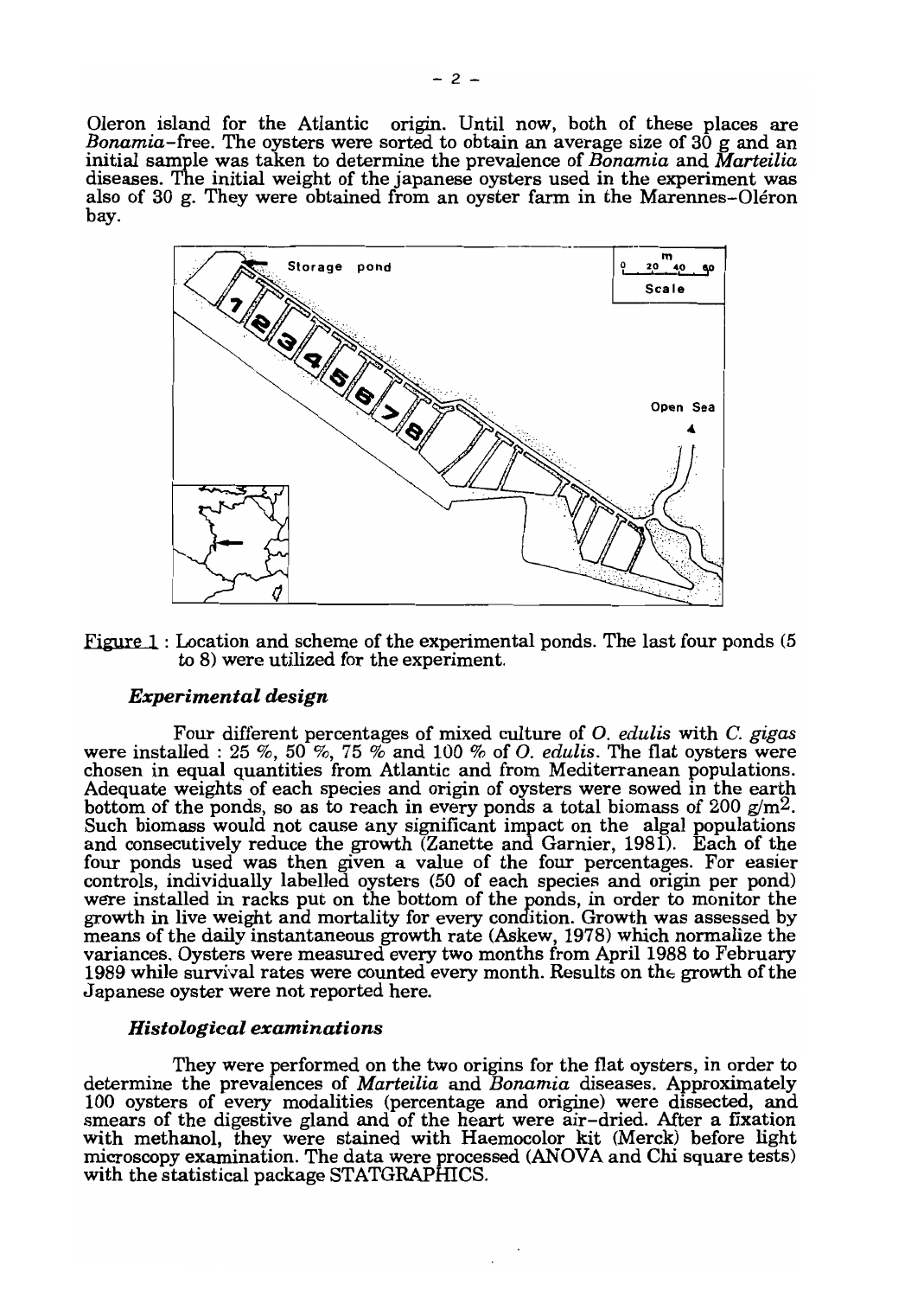## **RESULTS**

The two different origins (Atlantic and Mediterranean) and the different proportions were analysed in terms of fmal weight and growth during the experiment, by means of ANDVA. The frrst analysis performed on the final weight (table) showed that highly significant differences ( $p < 0.001$ ) were observed, both for the origin of the oysters and for the proportions of fiat oysters.

Table 1 : Analysis of variance performed on the final weight (in grammes) of surviving flat oysters from different origins (Atlantic and Mediterranean) ant at different proportions among Japanese oysters, after 10 months of rearing in tidal ponds.  $d.f. = degrees of freedom.$ 

| Source of variation                                                                                       | Sum of Squares                                                   | d.f.       | Mean square                                       | ----<br>F-ratio                 | Sig. level                               |  |
|-----------------------------------------------------------------------------------------------------------|------------------------------------------------------------------|------------|---------------------------------------------------|---------------------------------|------------------------------------------|--|
| <b>MAIN EFFECTS</b><br>Origin<br>Proportion<br>FACTOR INTERACTIONS<br><b>RESIDUAL VARIATIONS</b><br>TOTAL | 16 405.0<br>5394.9<br>12662.7<br>1 331.1<br>16 610.2<br>34 346.5 | 264<br>271 | 4 101.2<br>5394.9<br>4 2 2 0 . 9<br>443.7<br>62.9 | 65.18<br>85.74<br>67.08<br>7.05 | < 0.001<br>< 0.001<br>< 0.001<br>< 0.001 |  |

A multiple range analysis, performed by means of a test of Newman-Keuls showed that the two lower proportions  $(50\%$  and  $25\%$ ) did not significantly differed between them, while each other proportion corresponded to an homogenous group. The higher proportions (75 % and 100 %) were then significantly different between them and with the other group. Another analysis was performed on the daily instantaneous growth rate, which was computed over the whole experiment. Such variable may then have integrated the growth conditions encountered during the 10 months of experiment.

Table 2 : Analysis of variance performed on the daily instantaneous growth rate of surviving flat oysters from different origines (Atlantic and Mediterranean) and at different proportion, among Japanese oysters, after 10 months of rearing in tidal ponds.  $d.f. = degrees of freedom.$ 

| Source of variation                                                                                                  | Sum of Squares                                                                       |                 | Mean square                                                                  | F-ratio                           | Sig.level                            |
|----------------------------------------------------------------------------------------------------------------------|--------------------------------------------------------------------------------------|-----------------|------------------------------------------------------------------------------|-----------------------------------|--------------------------------------|
| <b>MAIN EFFECTS</b><br>Origin<br>Proportion<br>FACTOR INTERACTIONS<br><b>RESIDUALS VARIATIONS</b><br>TOTAL<br>______ | 0.0003717<br>0.0001664<br>0.0002449<br>0.0000211<br>0.0002329<br>0.0006257<br>______ | 3<br>264<br>271 | $9.29310 - 5$<br>$1.664$ 10-4<br>$8.166$ 10-5<br>7.032 10-6<br>$8.82210 - 7$ | 105.33<br>188.68<br>92.56<br>7.97 | 0.0010<br>0.0010<br>0.0010<br>0.0010 |

The two factors were acting on the daily instantaneous growth rate, with very high significant levels (p < 0.001), thus indicating that both the origin and the proportion of flat oysters had an influence on the growth rate. As for the analysis performed on the final weight, the interaction between the two factors was also very highly significant ( $p < 0.001$ ). The actions of the origin of the oyster and of their respective proportions on the growth rate were then dependant from each other.

The test of Newman Keuls ( $p = 0.05$ ) performed on these data, gave results identical to those found on the final weight : the same groups were identified, the lower proportions (50 % and 25 %) being not differenciated from each other.

A seasonnality in the growth appeared clearly over the ten months of experiment (fig. 2 and 3). At the beginning, from April to July, the growth was fast for both species. Afterwards, growth stopped during Summer and some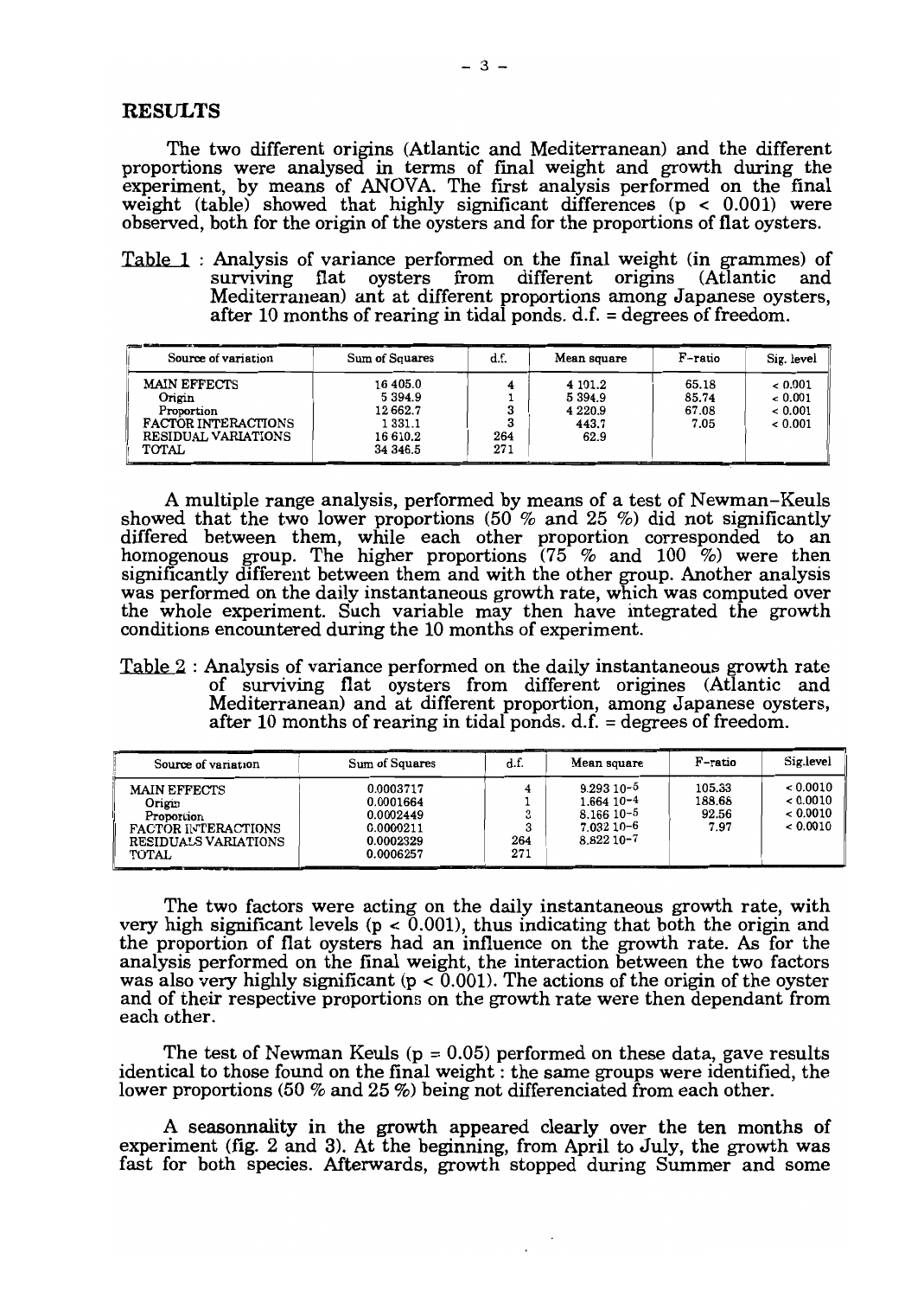emaciation may even be seen during Winter, mainly for the Atlantic oysters. The mere difference between the two origins was that the Atlantic oysters (fig. 3) reached in December a much larger weight (49.73  $g \pm 1.21$  g) than the



The statisticals results related to the different proportion of oysters were illustrated clearly in the figure 4. The faster growth was observed for a proportion of 100 % of fiat oysters, and then for a proportion of 75 %, while the two other curves were not merely distinguished. An emaciation during Winter



Figure 4 : Average growth of O.<br>edulis of different origin (in grammes), reared in the following proportions with C. *gigas* in tidal *edulis.* Triangles: 25 % of O. *edulis.*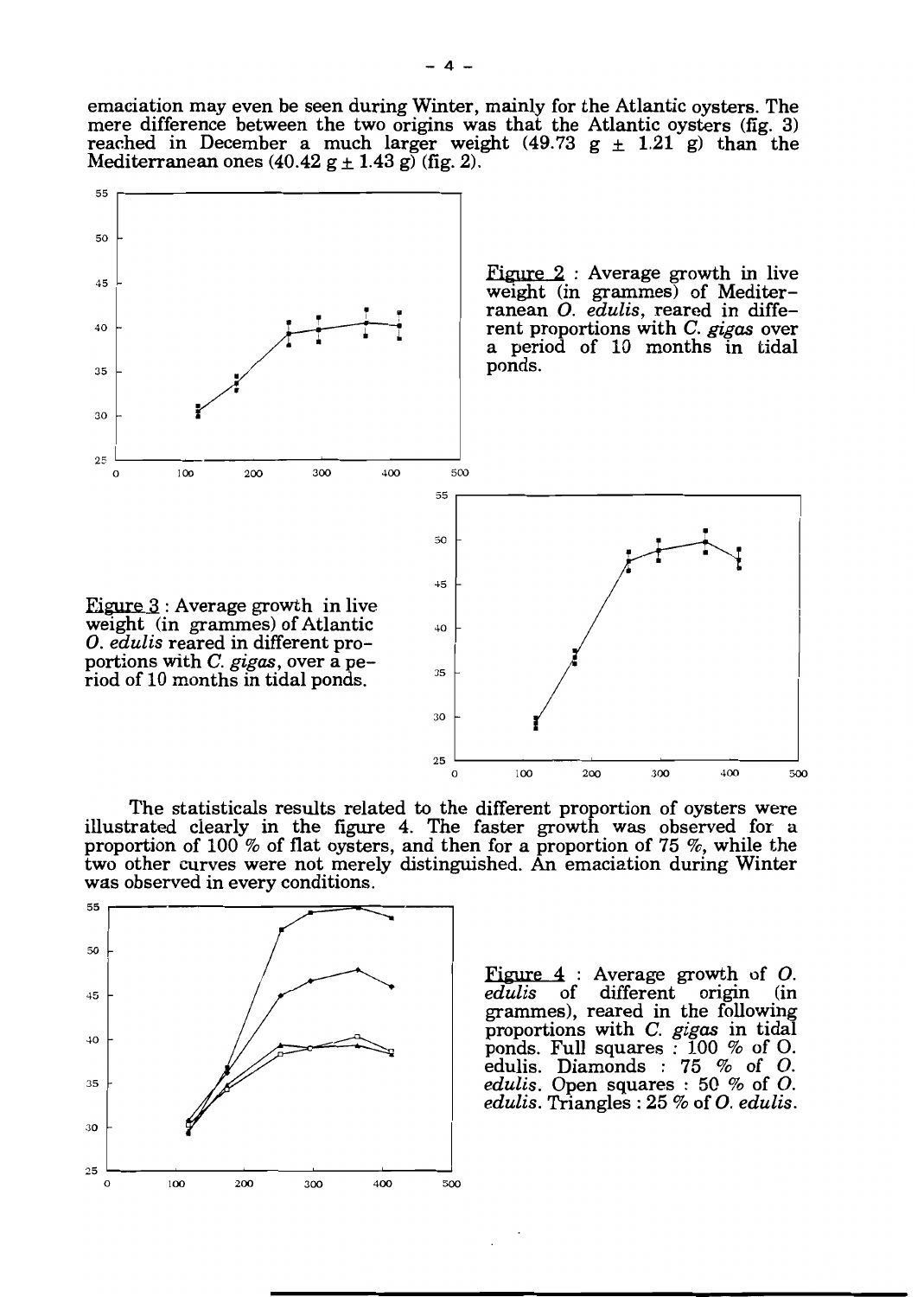The survival rates, expressed in percentages (table 3) were highly different between the two origins of O. *eduiis.* Individuals originated from the Atlantic coasts were much more resistant, since the average survival was of 91 % during the experiment, against 61 % for the oysters from the Mediterranean sea. Such better survival was observed at every proportion, since the worst survival rate of Atlantic oysters is even higher than the best result of Mediterranean oysters. A period of high mortalities was found during June and July for the Mediterranean origin, while nothing comparable could be detected for the Atlantic one.

Table 3 : Cumulated survival rates of the fiat oysters, computed from monthly mortality counts. Results in each column correspond initially to 50 individually labelled oysters (27th April 1988). 100 %, 75 %, 50 % and 25 % correspond to the proportion of fiat oyster reared together with Japanese oysters.

| Date     | Atlantic origin |     |     | Mediterranean origin |     |     |     |     |
|----------|-----------------|-----|-----|----------------------|-----|-----|-----|-----|
| 27/04/88 | 100             | 100 | 100 | 100                  | 100 | 100 | 100 | 100 |
| 26/05/88 | 98              | 98  | 100 | 100                  | 86  | 92  | 74  | 92  |
| 22/06/88 | 94              | 98  | 98  | 92                   | 86  | 92  | 72  | 76  |
| 20/07/88 | 94              | 98  | 98  | 92                   | 84  | 74  | 62  | 68  |
| 07/09/88 | 92              | 98  | 96  | 88                   | 80  | 74  | 60  | 60  |
| 21/09/88 | 92              | 98  | 96  | 88                   | 80  | 74  | 60  | 58  |
| 20/10/88 | 92              | 98  | 96  | 88                   | 74  | 74  | 56  | 56  |
| 22/11/88 | 90              | 98  | 96  | 88                   | 74  | 74  | 48  | 56  |
| 28/12/88 | 88              | 96  | 94  | 86                   | 72  | 72  | 48  | 52  |

The different proportions of mixed rearing were characterised by homogenous survival rates both for Atlantic origins (chi2 =  $0.00725$ , df = 2, p > 0.05) and for the Mediterranean one (Chi2 =  $0.132$ , df = 2, p > 0.05). However, the mortalities were surprisingly higher at the lowest proportions of Mediterranean O. *edulis.* No clear differences could be detected between the different proportion for Atlantic O. *edulis.* 

Prevalences of *Marteilia* and *Bonamia* were examined separately. The prevalence of *Marteilia* disease was very high, since 49.8 % of the fiat oysters were contamined after 10 months of experiments (table 4).

Table 4 : Prevalence in percentages of fiat oysters *Ostrea edulis* contaminated by *Marteilia refringens* after 8 months of on-growing in tidal ponds. 25, 50, 75 and 100 % are percentage of fiat oysters reared together with Japanese oysters.

| Origin        | $100 \ \%$ | $75\%$ | 50%  | $25\%$ | Average $\parallel$ |
|---------------|------------|--------|------|--------|---------------------|
| Mediterranean | 43.7       | 38.0   | 62.0 | 39.1   | 45.6                |
| Atlantic      | 55.5       | 31.4   | 74.0 | 55.2   | 54.0                |

Between the two populations, no significant difference was observed in the final prevalence of Marteilia (Chi 2 = 2.779, dl = 3, p = 0.095). However, significant differences were observed for the prevalence measured at the different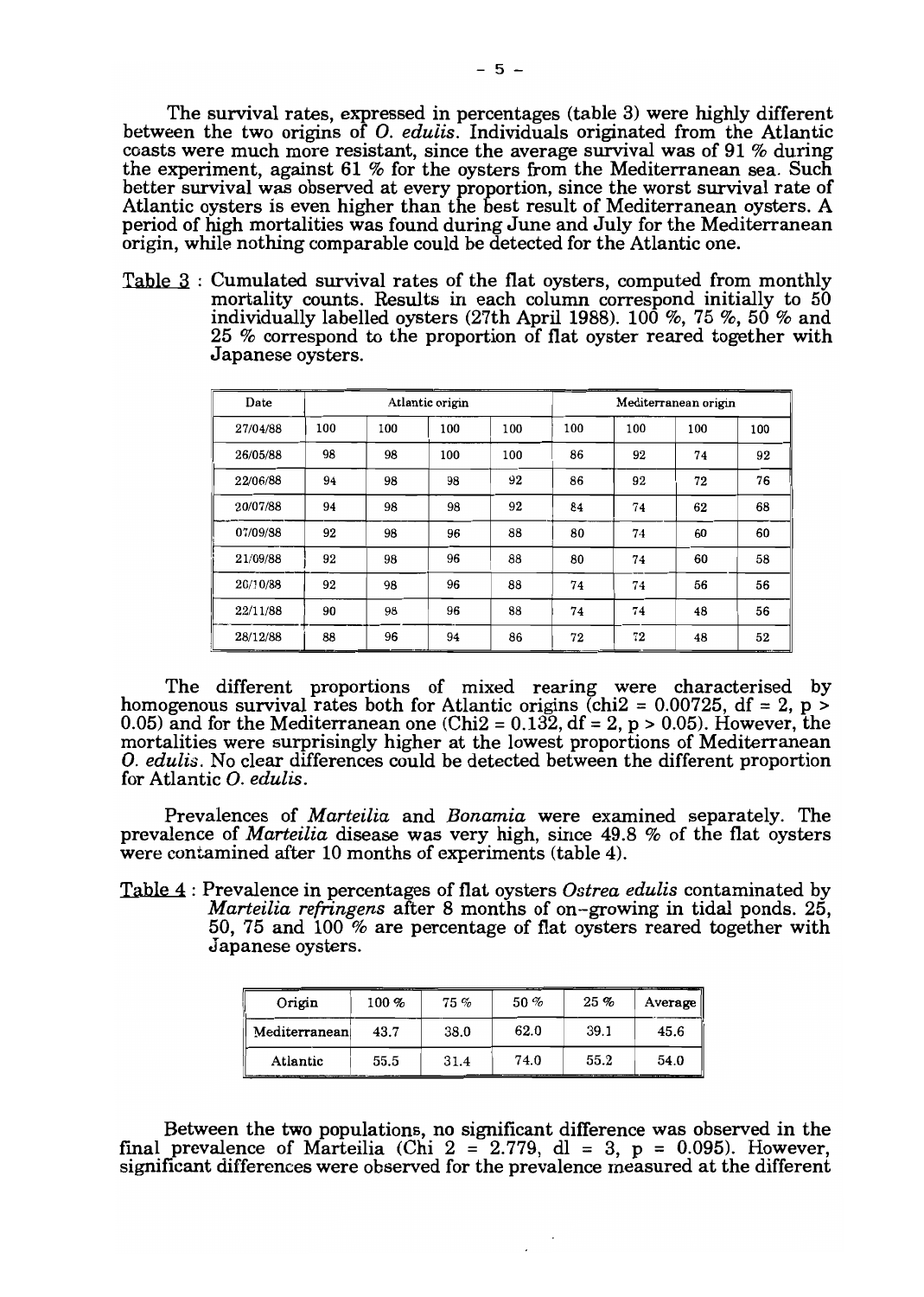proportions, both for the Mediterranean population : Chi2 = 12.296, dl = 3 and p  $= 0.0064$ , and for the Atlantic one: Chi2 = 16.886, dl = 3 and p = 0.00075. Independance between the prevalence at different proportions and origins of the flat oysters was tested from the contingency table and no significant dependance was observed : Chi  $2 = 3.1$ , dl = 7, which is lower then the theoretical distribution of prevalence (Chi2 = 14.067, dl = 7, for  $p = 0.05$ ).

The average prevalence of *B. ostreae* was much reduced, since 7.4 % of the oysters were contaminated by this parasite at the end of the experiment (table 5).

Table 5 : Prevalence (in percentage) of flat oysters contaminated by *B. ostreae,*  after 8 months of on-growing in tidal ponds. 25, 50, 75 and 100 % are percentages of flat oysters reared together with Japanese oysters.

| Origin        | $100\%$ | 75% | 50% | $25\%$ | Average |
|---------------|---------|-----|-----|--------|---------|
| Mediterranean | 10.3    | 7.2 |     | 5.2    | 5.7     |
| Atlantic      | 13.3    | 8.3 | 6.6 | 8.6    | 9.2     |

A significant difference was observed in the prevalence of*Bonamia,* between the two origins (Chi  $2 = 0.0144$ , dl = 7). The flat oysters from naturel beds of the Atlantic coasts were then apparently more sensitive to *B. ostreae* ofthe Mediterranean ones. For the Mediterranean origin, the mixed culture resulted in prevalences significantly related to the proportions of flat oysters (Chi 2 = 8.094,  $dl = 3$ ,  $p = 0.044 < 0.05$ ). This was not observed for the Atlantic origine (Chi 2 =  $3.41$ , dl = 3,  $p = 0.333$ ). The last test on the dependance between prevalences observed at different proportions and the origin of the oyster, showed that no dependance was detected : Chi2 observed =  $3.\overline{158}$ , dl = 7, which is less then the theoretical distribution of the prevalence (Chi2 =  $14.067$ , dl = 7 for p = 0.05).

## DISCUSSION

The growth and mortalities of Bivalves MoIluscs are known to be dependant on the ecological environment, the nutritional availability, as well as the genetic characters and the pathological status of the populations.

In this experiment, environmental conditions may he considered as homogenous, as previous works have established that no difference was observed in the growth and mortality of C. *gigas* among these different ponds (Bougrier and Bodoy, unpubl. results). The tidal regime of these salt marshes make them quite uniformous, as they are regularly submerged every Spring tides. Any unforeseen difference within the contiguous ponds could have act on the results concerning the proportions, but not on these related to the origin of the oysters, since the two populations were represented in each pond.

The genetic influence was clearly demonstrated for these geographically separated populations. The Mediterranean oysters appeared not to be adapted to such environment. Their growth was slower than for the Atlantic oysters and their mortalities higher, as is often the case (Pacquotte and Moriceau, 1987). This may be related with the smaIler hydrological fluctuations encountered in the Mediterranean sea, if compared with shallow, coastal areas submitted to tidal regime on the Atlantic coast.

The rearing at different proportions of flat oysters did not result in positive effects for the growth and mortalities. Since the higher proportion of O. *edulis*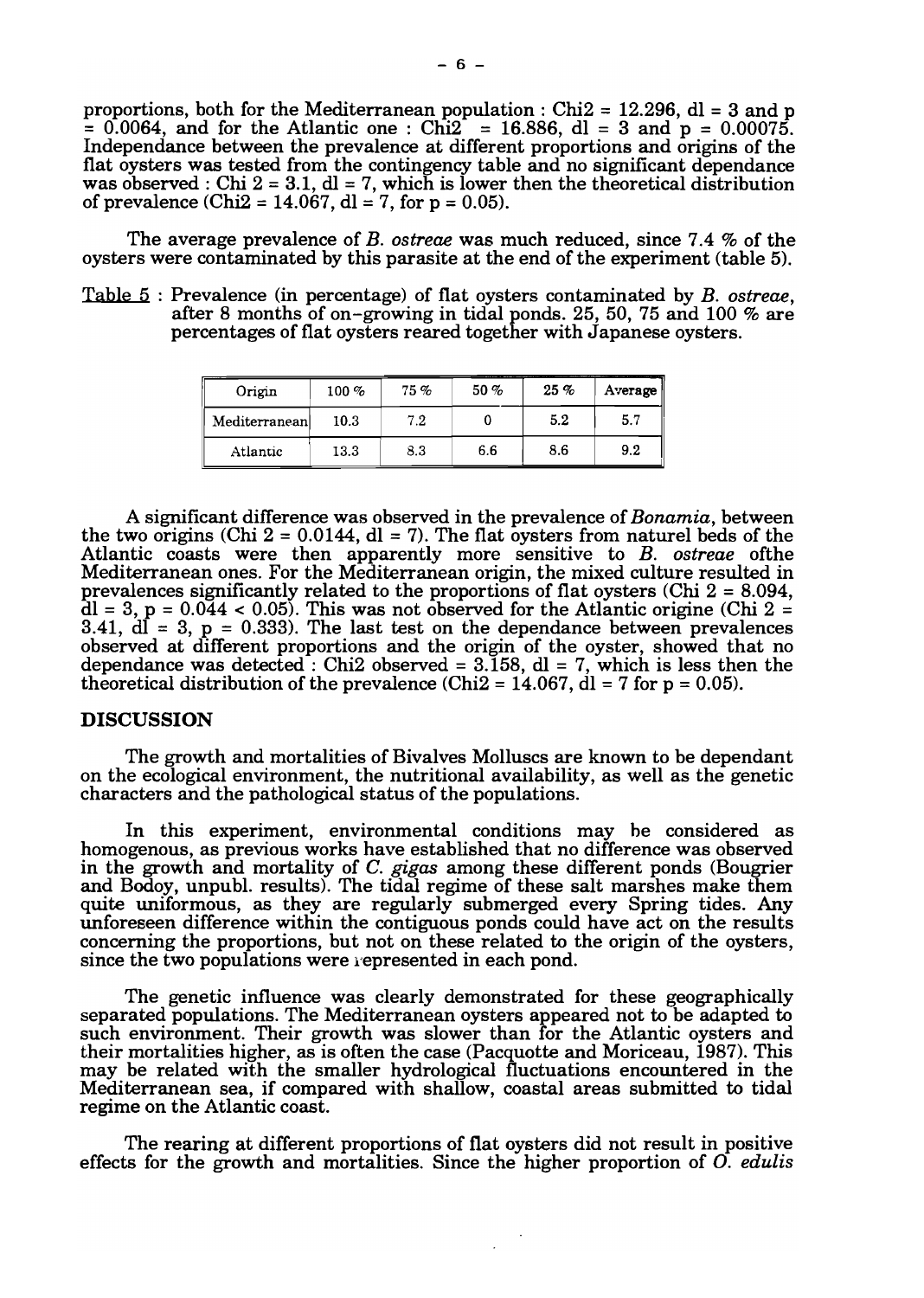had a significantly better growth, a trophic competition may have occurred with C. *gigas* at the lower proportions. The latter species is known to have a more active metabolism (Héral and Deslous-Paoli, 1991) which in turns may have deprived the fiat oysters from sufficient amounts of food. No clear trend could be detected for the mortalities, excepted a negative effects on the Mediterranean oysters. These have surprisingly suffered higher mortalities at the lower proportion. This fact, related to their slower growth, indicates that the main effect on these two parametres was probably due to a trophic competition with C. *gigas,* rather than an hypothetical decrease of *Bonamia* related mortalities with the contact of the Japanese species.

The low levels of prevalence observed for *B. ostreae* on surviving oysters, are in accordance with the previous observations. The oysters of the two origins were, at the beginning, *Bonamia-free* (no prevalence or under the detection threshold) and their final contamination for this parasite was not correlated with the observed growth and mortalities. Therefore, it seemed that these field results did not allow to confirm that *Bonamia* cells are densely phagocyted by the haemocytes of C. *gigas* under rearing conditions, in field environments.

In a similar experiment, it has been advocated by Lebec et al. (1991), that another factor may have interact with proportions and densities of O. *edulis*  reared with C. *gigas.* As already mentionned, the oysters were identified as Bonamia-free at the beginning of the experiment for the two populations, and no other flat oysters were reared in the neighbouring. The main input of *Bonamia*  should then have come from floods of sea water at Spring Tide. The prevalence of *B. ostreae* in C. *gigas* was very low, and the ponds were allowed to dry for two months before the experiment, thus killing any remaining Bivalve which may act an host. A lag time for the infestation of flat oyster by *B. ostreae* has already been described by Montes (1991). AlI these facts indicates that probably the *Bonamia*  cells were evenly available for the infestation of fiat oysters. Furthermore, the prevalences observed for *B. ostreae* in our experiment, after 10 months, were much lower than the ones measured by Le Bec et al. (1991) after 15 months in an open environment. This implies that the infestation by *B. ostreae* may not be evoked as the major cause for the mortalities observed in the two origins for this experiment. The lower prevalences observed for the Mediterranean oysters, if significant, received no satisfactory explanation.

High prevalences of *M. refringens,* around 50 %, were observed for the two populations. The life cycle of this parasite received a noticeable attention (Balouet, 1979). The contamination of oysters may occurr during the early period of life. But it has been demonstrated that the infestation rate is under strict dependance of the water temperature, which should be higher then 17°C. However the parasite development may occurr at lower temperatures, down to 12°C, once the oyster has been infected. In the experimental ponds, the water temperature was higher then 20°C, from the beginning of the experiment until late September, thus giving the opportunity for a large infestation of the oysters. Furthermore, *M. refringens* preferentially develops in rather confined environments, such senù closed bays, rias and abers, or rearing ponds (Grizel, comm. pers.). Adequate conditions were then encountered for high prevalences of this disease. The epidemiological results, along the Atlantic coasts of France during the warm Summers of 1989 and 1990, have confirmed these high prevalences observed in a confined site.

No difference was observed in the prevalence of *M. refringens* between the two populations. However, this disease may have been involved in part of the observed mortalities. The oysters which were exanùned for the determination of the prevalence showed noticeable alterations of the digestive system. They were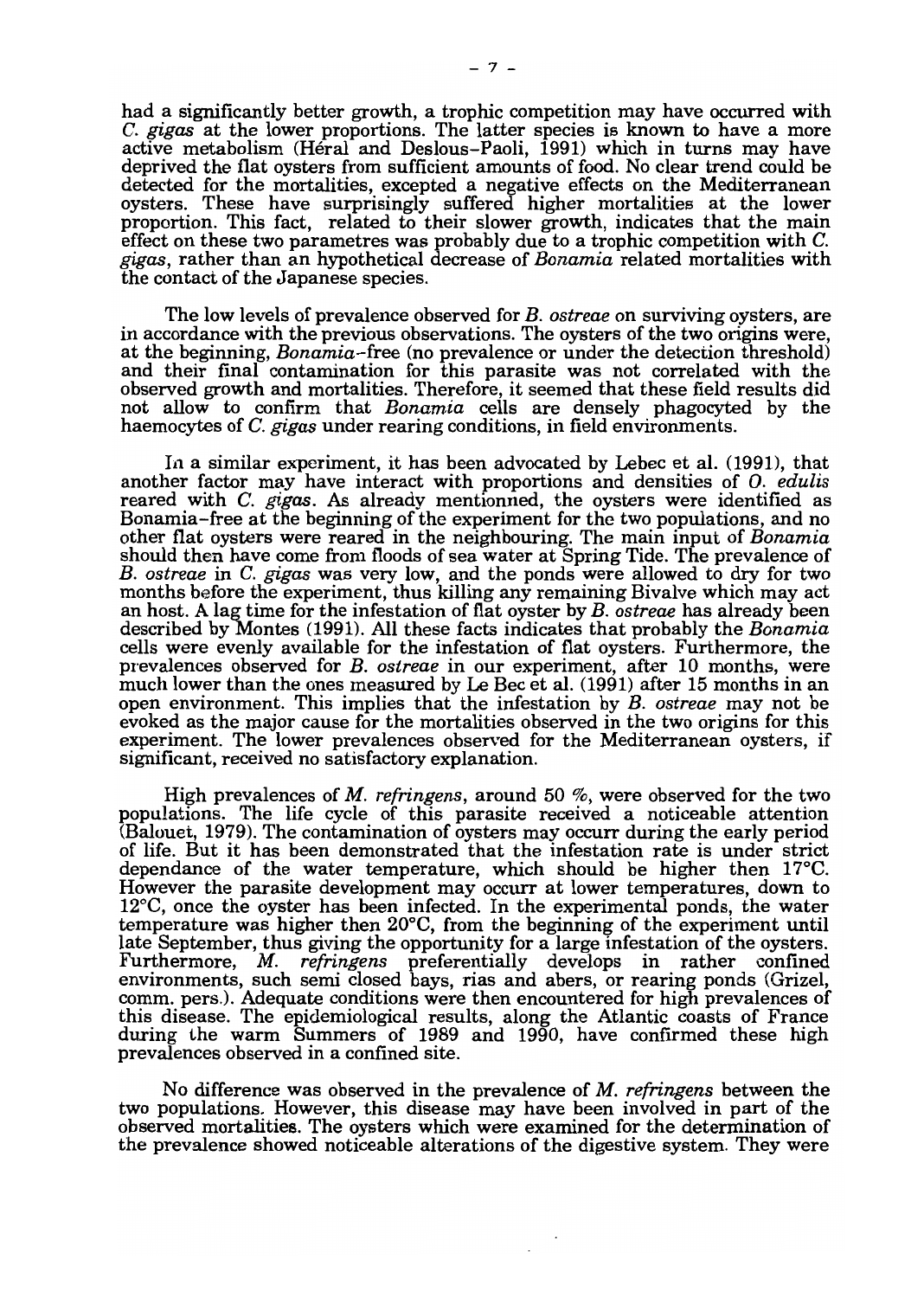also emaciated, and obvious histological lesions were found on contaminated oysters.

The mixed rearing of oysters did not give any clear advantage in terms of growth, mortality and reduetion of the prevalence of *Bonamia.* However, because of the virulence of M. *refringens,* it appeared that any significant production of the fiat oyster in these ponds could only been obtained with very short cycles of production, so as to reach a commercial size, before the contamination by  $M$ . *refringens* had caused heavy mortalities.

## **BIBLIOGRAPHY**

- Askew C.G., 1978. A generalized growth and mortality model for assessing the economics of bivalve culture. *Aquaculture,* 14: 91-104.
- Balouet G., 1979. Marteilia refringens. Considerations of the life and development of abers disease in *Ostrea edulis. Mar. Fish. Rev.,* 41: 64-66.
- Boulo V., Rogier H., Paolucci F., Mialhe E. and Grizel H., 1989. Immunodiagnostic of *Bonamia ostreae* (Ascetopora) parasite of *Ostrea edulis* and subcellular identification of epitopes by monoclonal antibodies. J. *Fish. Dis.,* 12: 257-262.
- Cahour A, 1979. *Marteilia refringens* and *Crassostrea gigas. Mar. Fish. Rev.,* 41 : 19-20.
- Chagot D., 1989. Caracterisation morphologique et fonctionnelle des hémocytes *d'Ostrea edulis* et de *Crassostrea gigas,* Mollusques bivalves. Etude *in vitro* de leurs intéractions avec le protozoaire *Bonamia ostreae.* Diplome d'étude EPHE, Montpellier, 125 p.
- Chagot D., Boulo V., Hervio D., Mialhe E., Mourton C. and Grizel H., 1991. Interactions between *Bonamia ostreae* (protozoa Ascetopora) and haemocytes of *Ostrea edulis*  and *Crassostrea gigas* (Mollusca, Bivalvia) : entry mechanisms. J. *invert. Pathol.,* in press.
- Comps M., 1970. Observations sur les causes d'une mortalité anormale des huîtres plates dans le bassin de Marennes. *Rev. Trav. Inst. Pêches marit.,* 34 (3) : 317 326.
- Comps M., 1983. Recherches histologiques et cytologiques sur les infections intracellulaires des mollusques bivalves marins. Thèse de doctorat d'état, Université des Sciences et Techniques du Langedoc, 128 p.
- Elston R.A., Farley C.A. and Kent M.L., 1986. Occurrence and significance of Bonamiosis in European fiat oyster *Ostrea edulis* in North America. *Dis. Aquat. Org.* 2 : 49-54.
- Elston R.A, Kent M.L. and Wilkinson M.T., 1987. Resistance of *Ostrea edulis* to *Bonamia ostreae* infection. *Aquaculture,* 64 : 237-242.
- Grizel H., 1985. Etude des récentes épizooties de l'huître plate *Ostrea edulis* L. et de l'impact sur l'ostréiculture bretonne. Thèse de doctorat d'état, Université des Sciences et Techniques du Languedoc, 145 p.
- Grizel M., Mialhe E., Chagot D., Boulo V. and Bachere E., 1988. Bonamiasis : a model study of diseases in marine molluscs. *Amer. Fish. Soc. Spec. Public.*, 18: 1-14.
- Grizel H., Tige G. et Rabouin M.A, 1976. Données sur la situation de la maladie de l'huître plate *Ostrea edulis* L. ICES, Shellfish committee K : 18, 7 p.